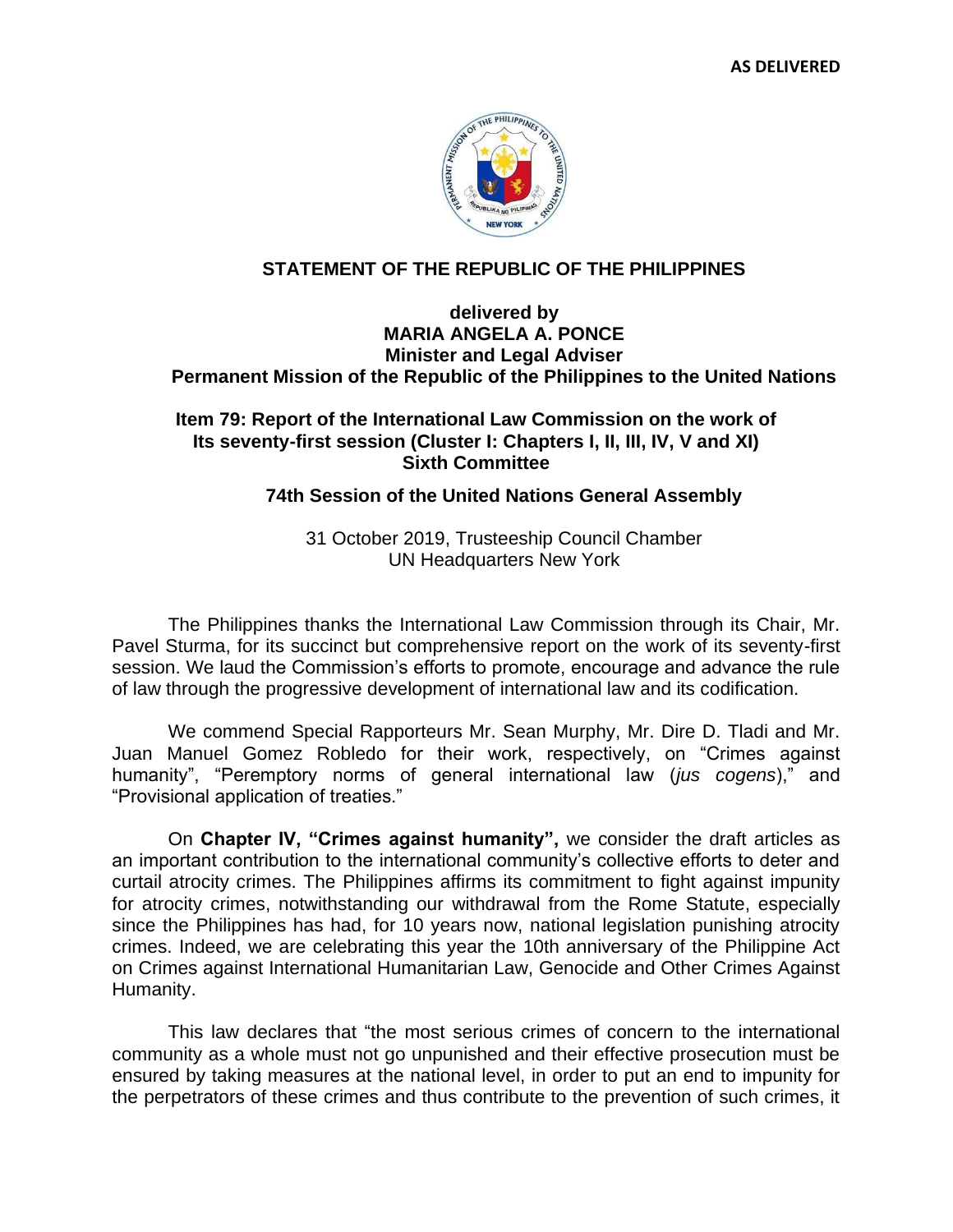being the duty of every State to exercise its criminal jurisdiction over those responsible for international crimes." It criminalizes, at a national level, crimes against humanity, a primary obligation called for in the draft articles.

While we understand the enthusiasm of certain delegations and of the Commission to proceed immediately to the negotiation of a convention based on the draft articles, citing among others the opportunity to make history given that the last time that a convention resulted from the ILC's work was 15 years ago, we are of the view that further consideration by States on the draft articles and commentaries is still needed at this stage. This is a process that, as other delegations have said, cannot proceed in haste.

We share the United States' concern that the draft articles need to be flexible in implementation, account for a diversity of national systems, parties to the Rome Statute and States that are not parties to the Rome Statute; as well as the concern on overbroad assertions of jurisdiction by national and international courts.

With regard to **Chapter V on "Peremptory norms of general international law (jus cogens)"**, the Philippines welcomes the opportunity to submit, in 2020, comments and observations on the 23 draft conclusions, draft annex and commentaries.

Preliminarily, Paragraph 2 of Conclusion 7 which states that "[a}cceptance and recognition by a very large majority of States is required for the identification of a norm as a peremptory norm of general international law (*jus cogens*)" appears inconsistent with the definition under Conclusion 2 -- taken from Article 53 of the Vienna Convention on the Law of Treaties -- which provides that "[a] peremptory norm of general international law (*jus cogens*) is a norm accepted and recognized by the international community of States as a whole as a norm from which no derogation is permitted and which can be modified only by a subsequent norm of general international law having the same character."

The Commentary on this Paragraph stresses that "[d] etermining whether there was a very large majority of States accepting and recognizing the peremptory status of a norm was not, however, a mechanical exercise in which the number of States is to be counted. The acceptance and recognition by the international community of States as a whole requires that the acceptance and recognition be across regions, legal systems and cultures." The use of "a very large majority of states" as the benchmark does not reflect this idea as the emphasis seems to shift to a numerical standard, and does not reflect the idea that the acceptance and recognition must be across regions, legal systems and cultures." We will continue to reflect on this.

We are still considering the value of having a non-exhaustive list of peremptory norms of international law, especially as the commentaries specify that "there has been no attempt to define the scope, content or application of the norms identified."